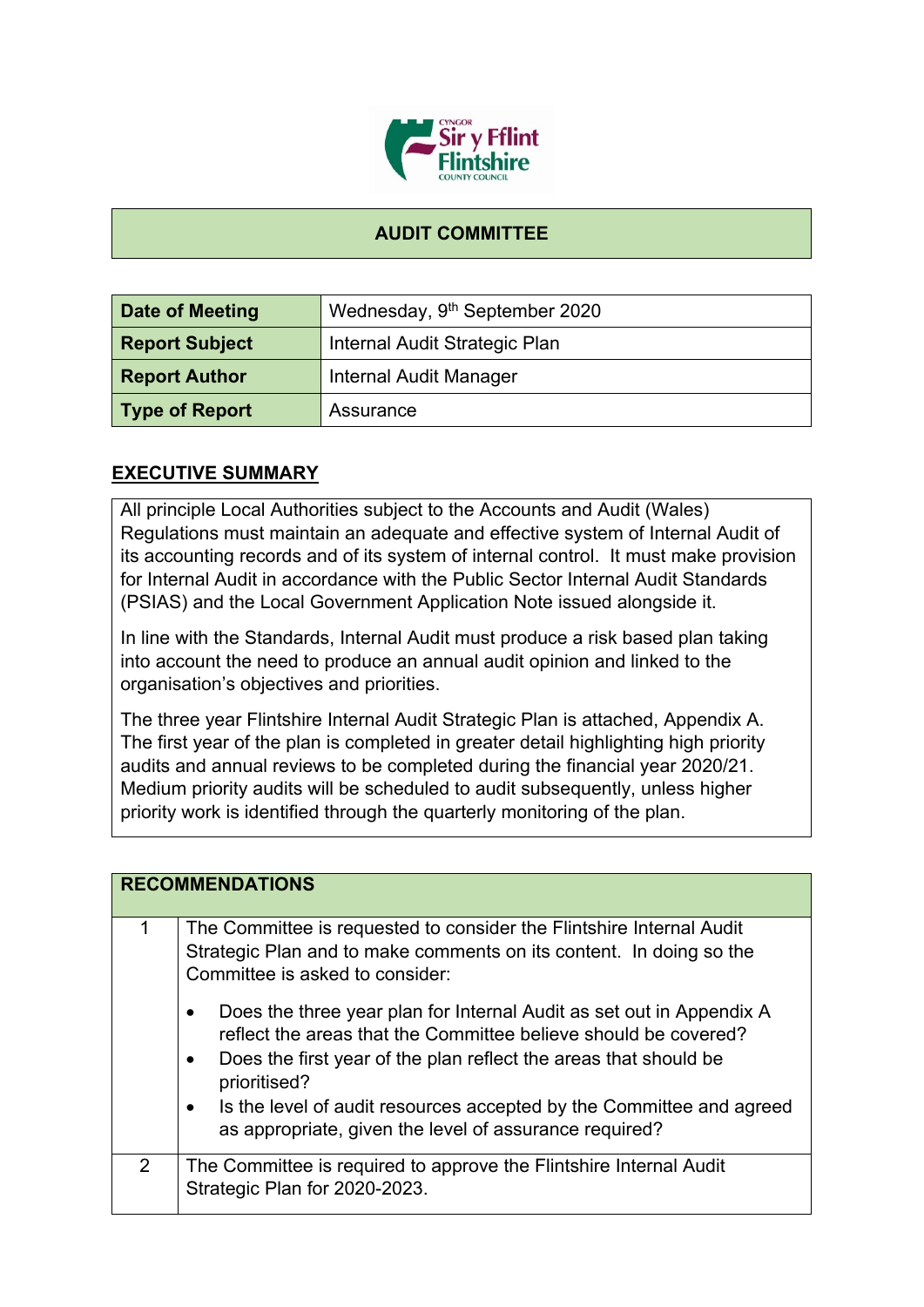## **REPORT DETAILS**

| 1.00 | <b>EXPLAINING THE INTERNAL AUDIT STRATEGIC PLAN</b>                                                                                                                                                                                                                                                                                                                                                                                                                                                                                              |
|------|--------------------------------------------------------------------------------------------------------------------------------------------------------------------------------------------------------------------------------------------------------------------------------------------------------------------------------------------------------------------------------------------------------------------------------------------------------------------------------------------------------------------------------------------------|
| 1.01 | Each year Flintshire Internal Audit prepares a three year audit plan, with<br>the first year completed in more detail. This plan is designed to meet the<br>professional standards required of us in order to review and evaluate the<br>risk management, control, and governance arrangements within the<br>Authority.                                                                                                                                                                                                                          |
| 1.02 | The original plan Internal Audit Plan for 2020/23 was prepared in<br>preparation for submission and approval at the March 2020 Audit<br>Committee. However during mid-March all Committee meetings were<br>cancelled to allow the Council to respond to the emergency of the<br>pandemic. During this period and for the early part of 2020/21 the audit<br>team work was directed to supporting the Council in its response to the<br>emergency.                                                                                                |
|      | The $2020/21 - 2022/23$ audit plan has since been revised to reflect the<br>remaining available days and to reprioritise work and support recovery<br>following the early stages of the pandemic.                                                                                                                                                                                                                                                                                                                                                |
| 1.03 | The Council's Plan and the strategic risks within CAMMs (Risk &<br>Performance Management system) are aligned to the Council's objectives<br>and priorities. The Flintshire Internal Audit plan, which is attached, takes<br>into account these objectives and risks in addition to materiality of spend,<br>reputational risk, and discussions with management. The plan has also<br>taken into account the emergency management assurance work<br>undertaken and the recovery risk registers that have been maintained<br>during the pandemic. |
| 1.04 | The plan was produced after consultation with the Portfolio management<br>teams, the Chief Executive and Audit Wales (AW). The plan covers<br>various types of work including, but not limited to, risk based, system<br>based, advice & consultancy, and value for money projects as well as our<br>involvement in development projects.                                                                                                                                                                                                        |
| 1.05 | The plan for remainder of 2020/21 has been formulated for the current<br>level of resources, 708 productive days. Days per audit have not been<br>recorded within the plan set out in Appendix A, as days will be allocated to<br>each audit following the opening meeting to ensure appropriate resources<br>are allocated.                                                                                                                                                                                                                     |
|      | It is the aim that all high priority audits and annual reviews detailed within<br>the plan will be undertaken within 2020/21. Those medium priority audits<br>will be kept under constant review during quarterly meetings with Chief<br>Officers and their management teams, AW and bimonthly meetings with<br>the Chief Executive. Any work required to respond to emerging issues or<br>risks may take precedence over the medium priority reviews.                                                                                           |
|      | Where still relevant those audits deferred in 2019/20 have been included<br>within the 2020-23 Internal Audit Strategic Plan.                                                                                                                                                                                                                                                                                                                                                                                                                    |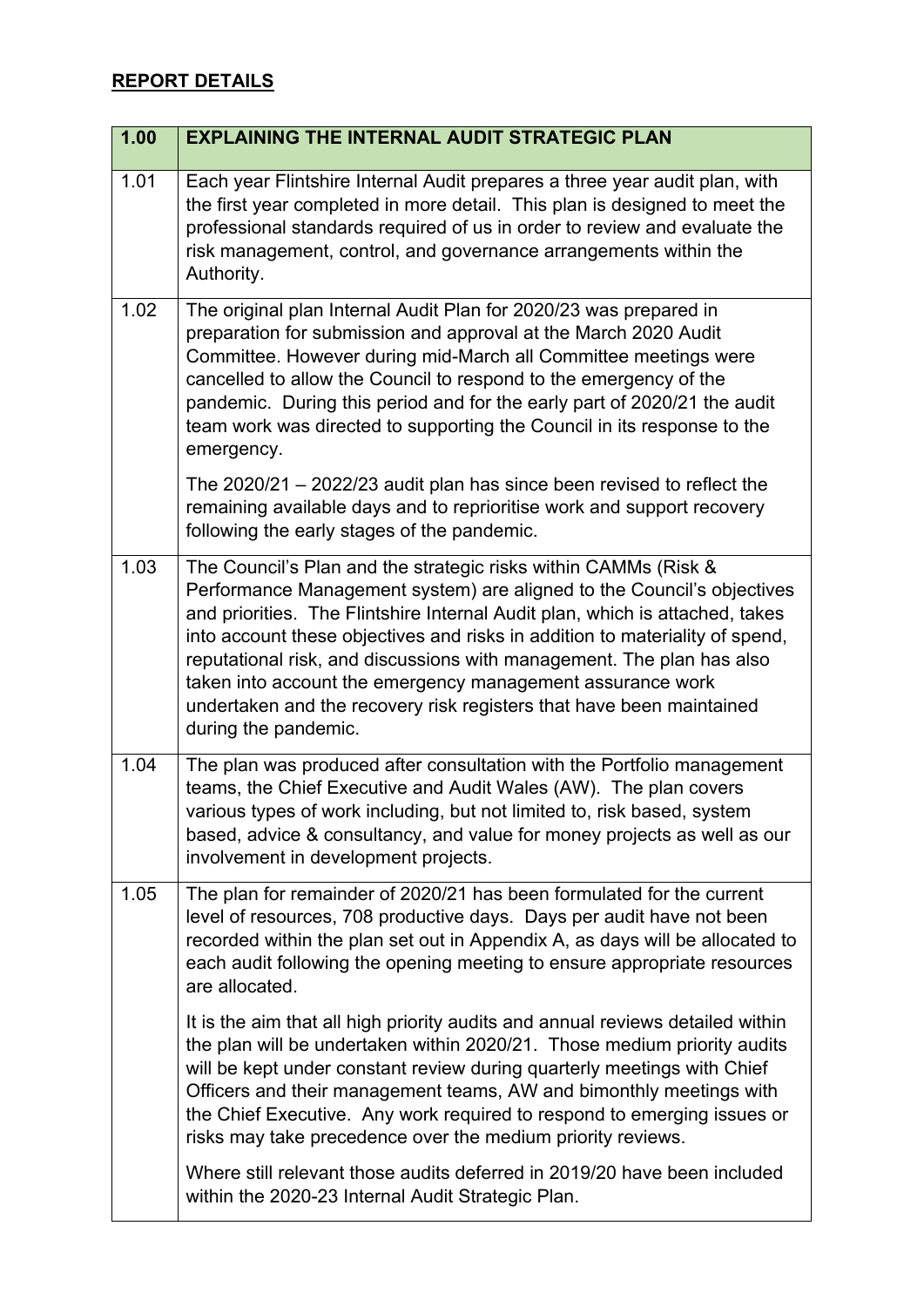| 2.00         | <b>RESOURCE IMPLICATIONS</b>                                                             |
|--------------|------------------------------------------------------------------------------------------|
| $\vert$ 2.01 | None from this report. The resources needed for the plan use the<br>resources available. |

| 3.00 | <b>CONSULTATIONS REQUIRED / CARRIED OUT</b>                                                                       |
|------|-------------------------------------------------------------------------------------------------------------------|
| 3.01 | Consultation carried out with Portfolio management teams, Chief Officers,<br>the Chief Executive and Audit Wales. |

| 4.00 | <b>RISK MANAGEMENT</b>                                                                                                                                                                                                       |
|------|------------------------------------------------------------------------------------------------------------------------------------------------------------------------------------------------------------------------------|
| 4.01 | Flintshire Internal Audit is part of the governance framework and provide<br>assurance on governance, risk management and internal control. The<br>plan needs to provide the basis for that assurance over the coming years. |

| 5.00 | <b>APPENDICES</b>                                                       |
|------|-------------------------------------------------------------------------|
| 5.01 | Appendix A – Draft Flintshire Internal Audit Strategic Plan – 2020/2023 |

| 6.00 |                                                  | <b>LIST OF ACCESSIBLE BACKGROUND DOCUMENTS</b>                                             |
|------|--------------------------------------------------|--------------------------------------------------------------------------------------------|
| 6.01 | None.                                            |                                                                                            |
|      | <b>Contact Officer:</b><br>Telephone:<br>E-mail: | Lisa Brownbill, Internal Audit Manager<br>01352 702231<br>Lisa.brownbill@flintshire.gov.uk |

| 7.00 | <b>GLOSSARY OF TERMS</b>                                                                                                                                                                                                                                                                                                                                                                                                                                      |
|------|---------------------------------------------------------------------------------------------------------------------------------------------------------------------------------------------------------------------------------------------------------------------------------------------------------------------------------------------------------------------------------------------------------------------------------------------------------------|
| 7.01 | <b>Improvement Plan:</b> the document which sets out the priorities of the<br>Council. It is a requirement of the Local Governance (Wales) Measure<br>2009 to set Improvement Objective and publish an Improvement Plan.                                                                                                                                                                                                                                      |
|      | <b>Audit Wales:</b> works to support the Auditor General as the public sector<br>watchdog for Wales. They aim to ensure that the people of Wales know<br>whether public money is being managed wisely and that public bodies in<br>Wales understand how to improve outcomes.                                                                                                                                                                                  |
|      | <b>Corporate Governance:</b> the system by which local authorities direct and<br>control their functions and relate to their communities. It is founded on the<br>basic principles of openness and inclusivity, integrity and accountability<br>together with the overarching concept of leadership. It is an inter-related<br>system that brings together the underlying set of legislative requirements,<br>governance principles and management processes. |